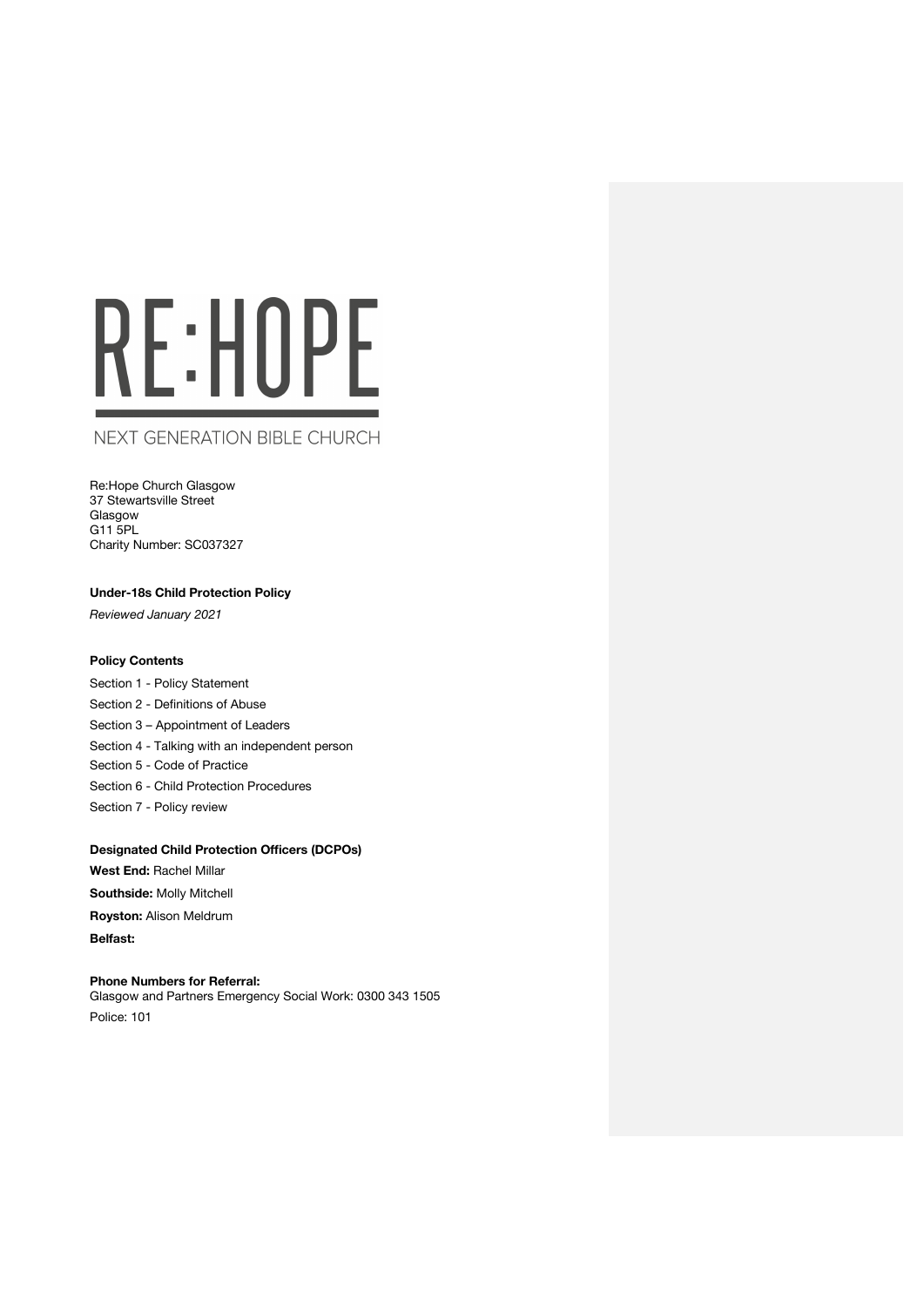# **Section 1 - Policy Statement**

As people of Re:Hope Next Generation Bible Church we are concerned with the wholeness and safety of every individual within God's purposes. We therefore seek to safeguard all who are part of our community, especially under-18s and those legally considered vulnerable.

It is the duty of all persons working with children, young people to prevent abuse and report any suspected abuse to their supervisor, ensuring that it is in turn reported to the police or other relevant authority.

Our church is committed to valuing, listening to and respecting vulnerable people, including children, young people and adults at risk, as well as promoting their welfare and protection. This involves safe recruitment, supervision and training where necessary of all servers and staff workers in contact with vulnerable people within the church; the use of and adherence to correct procedure for dealing with suspected and confirmed abuse; supporting those affected by abuse in the church; following correct procedures to ensure information privacy for everyone in the church.

# 1.1 Re:Hope Next Generation Bible Church will:

- Ensure that all staff and volunteers understand their obligations to protect children and young people from harm, abuse and exploitation.
- Develop best practice in relation to the recruitment of all staff and volunteers.
- Ensure that all staff and volunteers understand their responsibility to work to the standards and procedures detailed in the organisation's Child Protection Policy and Volunteer's Handbook.
- Ensure that the Designated Child Protection Officer (DCPO) for each campus understands his/ her role and responsibilities.
- Report incidents of concern, disclosures or allegations of abuse to the appropriate authorities. It is not Re:Hope's responsibility to investigate them.
- Provide opportunities for all staff and volunteers to develop their skills and knowledge particularly in relation to the care and protection of children and young people.
- Ensure that all parents/carers get access, when requested to guidelines and procedures.
- Support staff and volunteers during the process of any child protection investigation or inquiry as appropriate.
- Co-operate fully with any police and/or social work investigation or enquiries as appropriate.
- Endeavour to keep up to date with national developments relating to the care and protection of children and young people.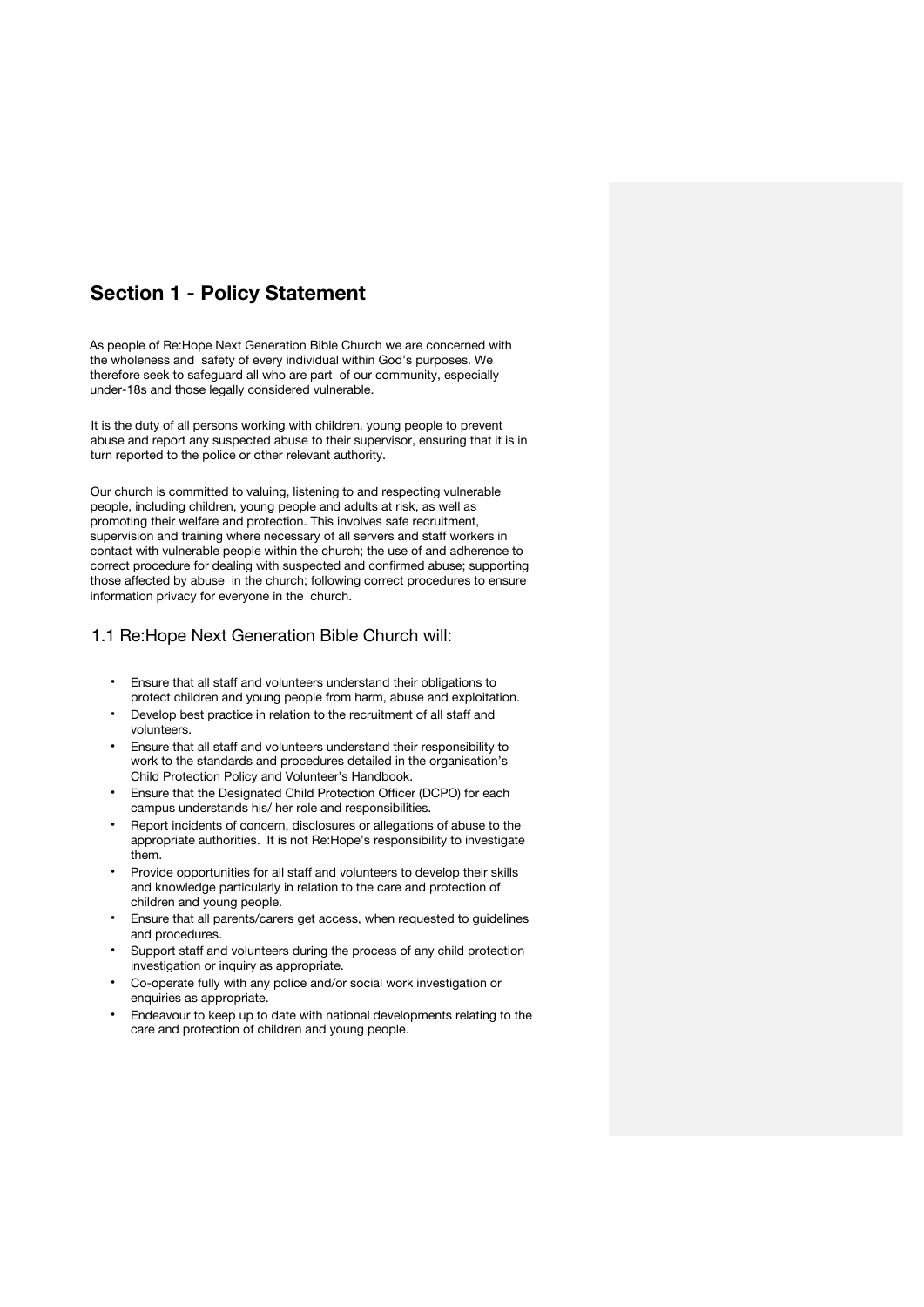# 1.2 Legal and Practice Framework

- This policy has been written in accordance with the following legislation:
- Children (Scotland) Act 1995
- The Children and Young People (Scotland) Act 2014
- Protection of Vulnerable Groups (PVG) (Scotland) Act 2007
- Data Protection Act 1998
- Protection of Children (Scotland) Act 2003
- National Guidance for Child Protection in Scotland (2014)

**1.2.1** In all matters relating to decisions regarding children and young people who may or may not have been abused, the child or young person's welfare will be the paramount consideration in line with the Children (Scotland) Acts 1995 and 2014.

**1.2.2** In reaching any decision regarding a child or young person due regard will be given to the child or young person's view, taking into account their age and maturity in line with the Children (Scotland) Acts 1995 and 2014.

**1.2.3** Re:Hope's procedures and practice will be in line with Getting It right For Every Child (GIRFEC) – the national approach in Scotland for supporting the well-being of children and young people. (See Appendix 1).

# 1.3 The Scope of Re:Hope's Child Protection Policy and Procedures

When children and young people are in contact with Re:Hope they should have the highest standard of care and protection given to them from adult staff and volunteers. With this in mind this policy is applicable to all activities (group and individual) and events run in the name of Re:Hope.

When groups, individual work or activities are taking place in the school day and with the knowledge of school staff Re:Hope staff and volunteers will comply with the school's child protection policy and procedures in the first instance.

When a group or event is registered with Scripture Union Scotland and is being run in their name Re:Hope staff and volunteers will comply with SU Scotland's child protection policy and procedures in the first instance.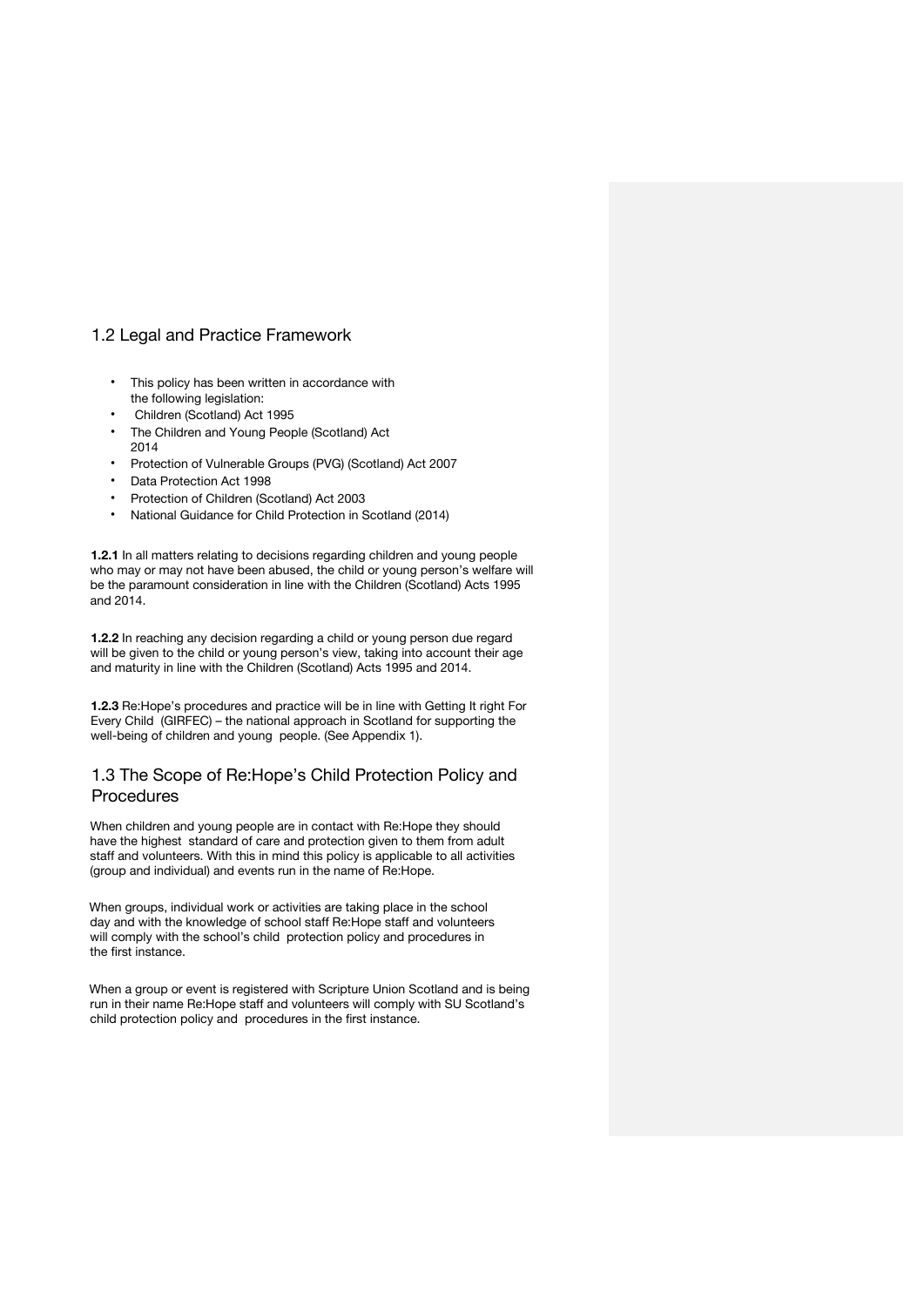# 1.4 Re:Hope's Child Protection Policy and Procedures address 3 separate issues:

- **A Disclosure:** by a child or young person of alleged abuse which has occurred/is occurring out with Re:Hope.
- **A Concern:** by Re:Hope staff or volunteer that a child or young person may be being, has been or is at risk of being abused.
- **An Allegation:** by a child or young person about a member of Re:Hope staff or a Re:Hope volunteer.

# **Section 2 - Definitions of Abuse**

Re:Hope accepts the National Guidance for Child Protection in Scotland (2014) where a child is defined as someone under the age of 18. However, 16 and 17 year olds can give consent in circumstances outlined in the policy and procedures below.

Re:Hope accepts the definition and categories of abuse detailed with the National Guidance for Child Protection in Scotland (2014) "Abuse and neglect are forms of maltreatment of a child. Somebody may abuse or neglect a child by inflicting, or by failing to act to prevent, significant harm to the child. Children may be abused in a family or in an institutional setting, by those known to them or more rarely, a stranger. Assessments will need to consider whether abuse has occurred or is likely to occur."

### **Physical Abuse**

Physical abuse is the causing of physical harm to a child or young person. Physical abuse may involve hitting, shaking, throwing, poisoning, burning or scalding, drowning or suffocating. Physical harm may also be caused when a parent or carer feigns the symptoms of, or deliberately causes, ill health to a child they are looking after.

### **Emotional Abuse**

Emotional abuse is persistent emotional neglect or ill treatment that has severe and persistent adverse effects on a child's emotional development. It may involve conveying to a child that they are worthless or unloved, inadequate or valued only insofar as they meet the needs of another person. It may involve the imposition of age - or developmentally - inappropriate expectations on a child. It may involve causing children to feel frightened or in danger, or exploiting or corrupting children. Some level of emotional abuse is present in all types of ill treatment of a child; it can also occur independently of other forms of abuse.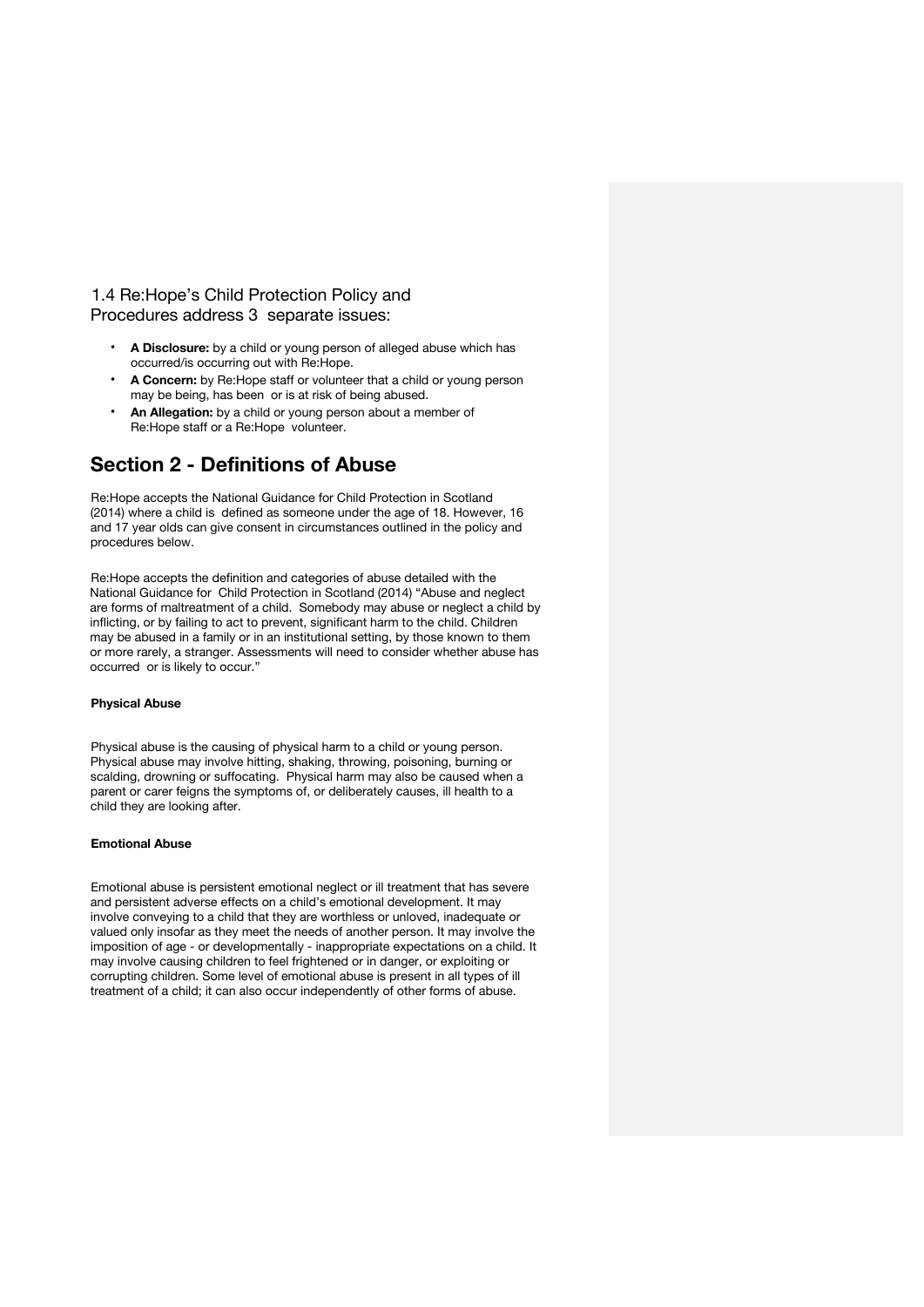### **Sexual Abuse**

Sexual abuse is any act that involves the child in any activity for the sexual gratification of another person, whether or not it is claimed that the child either consented or assented. Sexual abuse involves forcing or enticing a child to take part in sexual activities, whether or not the child is aware of what is happening. The activities may involve physical contact, including penetrative or nonpenetrative acts. They may include non-contact activities, such as involving children in looking at, or in the production of indecent images or in watching sexual activities, using sexual language towards a child or encouraging children to behave in sexually inappropriate ways.

### **Neglect**

Neglect is the persistent failure to meet a child's basic physical and/or psychological needs, likely to result in the serious impairment of the child's health or development. It may involve a parent or carer failing to provide adequate food, shelter and clothing, to protect a child from physical harm or danger, or to ensure access to appropriate medical care or treatment. It may also include neglect of, or failure to respond to, a child's basic emotional needs. Neglect may also result in the child being diagnosed as suffering from "nonorganic failure to thrive", where they have significantly failed to reach normal weight and growth or development milestones and where physical and genetic reasons have been medically eliminated. In its extreme form children can be at serious risk from the effects of malnutrition, lack of nurturing and stimulation. This can lead to serious long-term effects such as greater susceptibility to serious childhood illnesses and reduction in potential stature. With young children in particular, the consequences may be life threatening within a relatively short period of time.

# **Section 3 – Appointment of Leaders**

It is important to us that we know and trust those who we allow to work with our under-18s.

# 3.1 Application Process

Our application process for those wishing to work with these groups is as follows:

- 1. Applicant fills out our application form and is directed to our child protection policy.
- 2. Applicant's references are applied for.
- 3. Informal interview to establish previous history of working with children, motivation, suitability for the role, and to explain what the role involves.
- 4. Applicant applies for PVG membership (if not scheme member) or a PVG scheme record update (if already a scheme member). This includes verifying the identity of the applicant. In line with The Disclosure (Scotland) Act, it is mandatory for those carrying out regulated roles with children to be a member of the PVG scheme.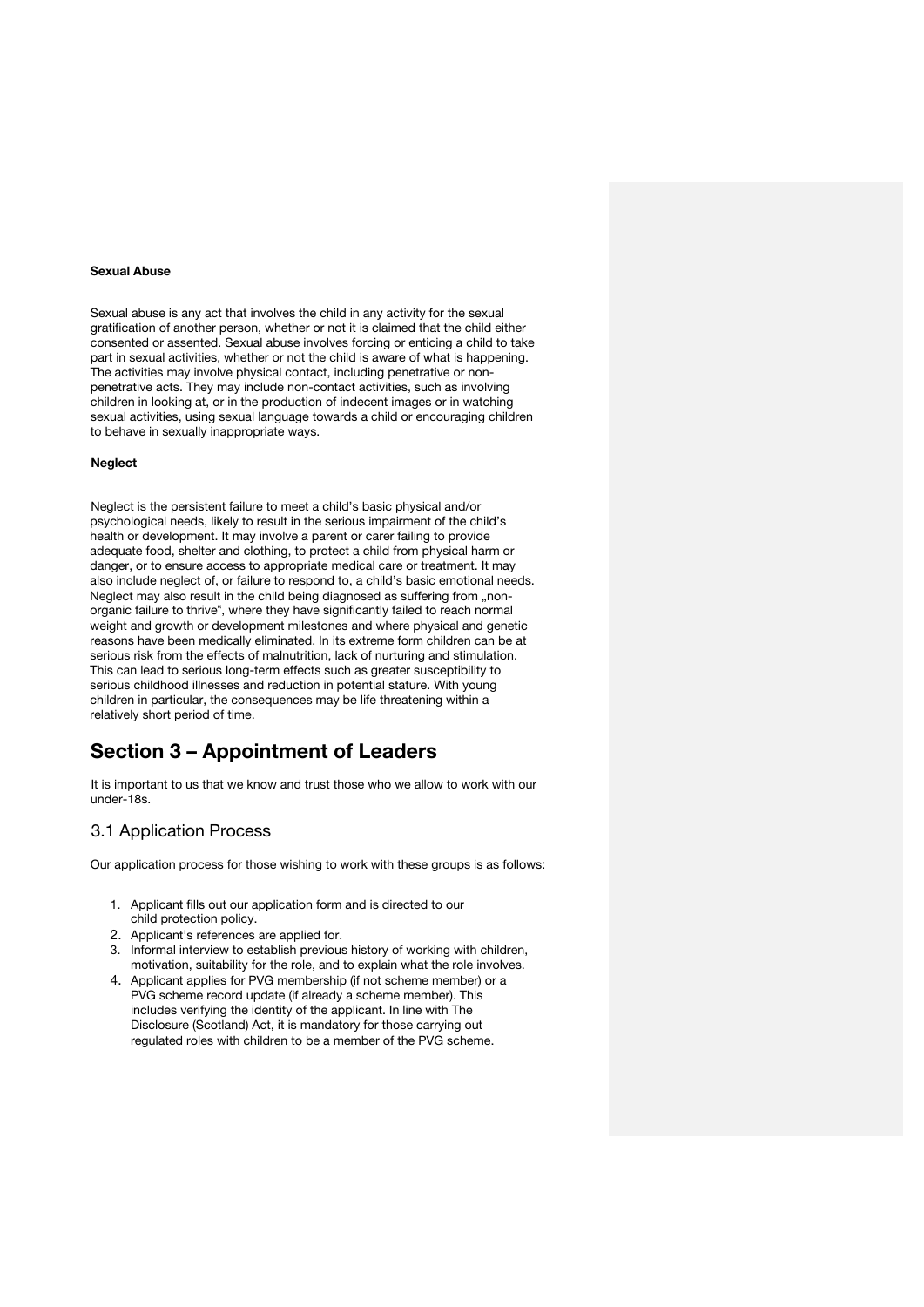5. Applicant's references, form and disclosure are checked - if satisfactory, the applicant is appointed to the role. Re:Hope staff and volunteer positions working with Under 18's are exempt from the Rehabilitation of Offenders Act 1974 by the Exclusions and Exceptions (Scotland) Order 2013. The Protection of Children (Scotland) Act 2003 also applies.

# 3.2 Training and supervision

- Staff and Volunteers will be provided with appropriate levels of training and supervision for the asks they need to undertake. This includes ensuring they are aware of child safety issues.
- All staff and volunteers are to follow the practical guidelines for appropriate conduct.
- It is best practice to always work alongside another leader, and for no leader to be left unsupervised.
- All staff and volunteers will undergo annual child protection training.
- All staff and volunteers will be given a copy of the Child Protection Policy which includes the Code of Practice and the Volunteer's Handbook and will understand how this translates into practice.

# 3.3 Removal of workers

If it emerges at any point that a worker or member of staff is inappropriate for the role they occupy, for whatever reason, they will be immediately removed from their position as part of the standard disciplinary procedure. If necessary, boundaries will be set in church attendance and contact with attendees to maintain safety and well-being and fulfil our duty to protect children at risk of harm.

# **Section 4 - Talking with an independent person**

Occasionally a child may seek independent counsel from a volunteer or member of staff. It is important that people can talk about their concerns in a safe place and the church is often an appropriate community for providing that. It is best practice to pass all such meetings should be passed on to the Designated Child Protection Officer (DCPO) or an appropriate member of staff. If speaking privately with someone under 18, the following guidelines are to be followed for your and their protection:

- 1. If at all possible, have another leader with you.
- 2. Ensure other people know you are speaking preferably their parent/guardian. They do not need to know the topic.
- 3. It is best practice to speak at the church where other people are present nearby.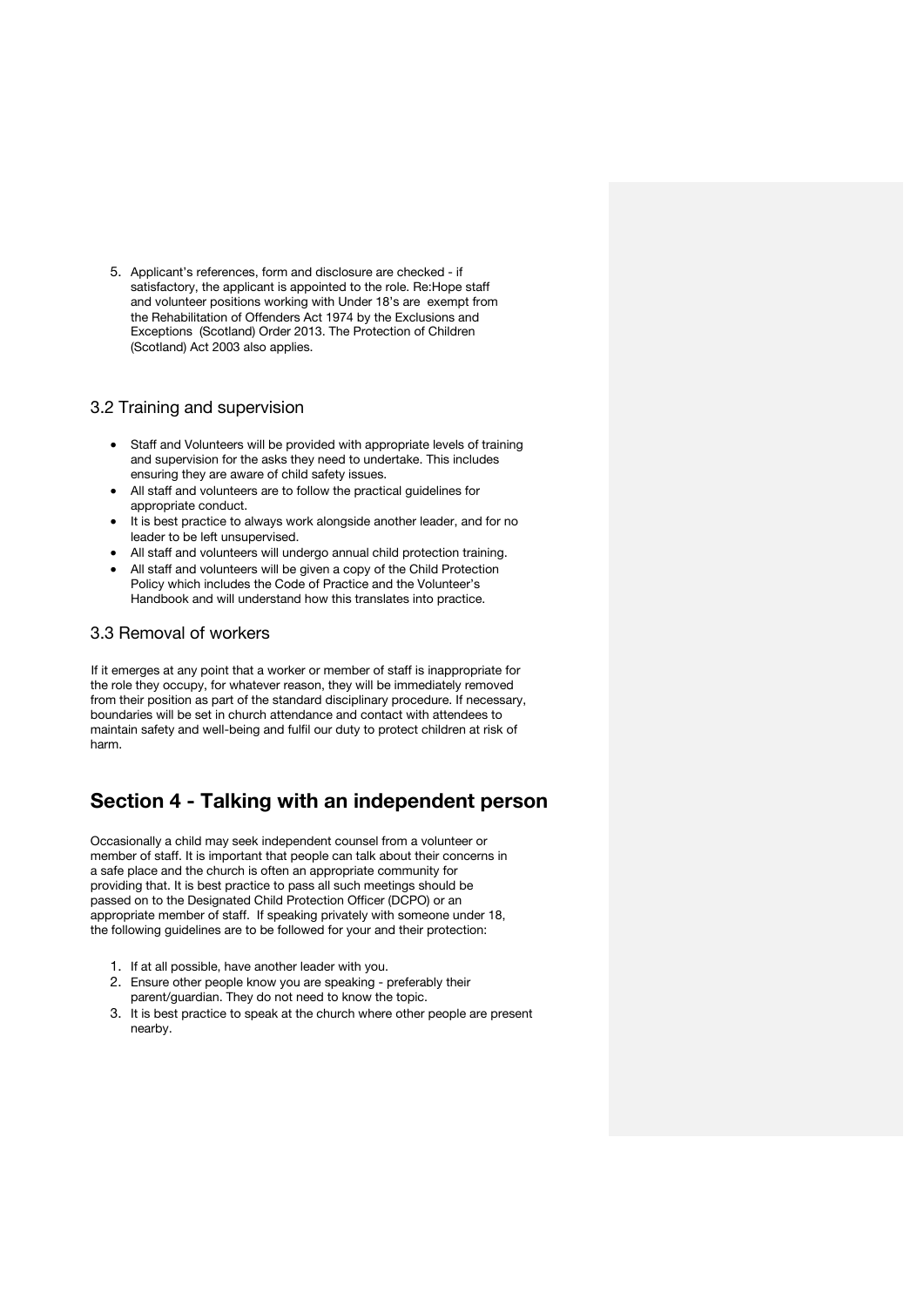- 4. With some young people it may also be appropriate to meet in a public place such as a coffee shop. In this case the appropriate parental permission should be sought.
- 5. Do not meet alone with a person of the opposite gender.
- 6. Individual support should NEVER take place at the home of a Re:Hope staff member or volunteer.
- 7. Respect the boundaries, privacy and confidentiality of the person you are speaking with, bearing in mind that some difficult situations will require discussion with someone else on the team, such as your team leader.
- 8. Avoid physical contact with the child or vulnerable adult.
- 9. If there are any concerns during an individual piece of support that falls within the remit of Re:Hope's Child Protection Policy and Procedures, the member of staff or volunteer MUST inform the DCPO immediately or as soon as is practicably possible.
- 10.Any other concerns that arise should be recorded and reported to the appropriate person at the earliest opportunity.
- 11.It is not appropriate for a child/young person to have personal contact details of Re:Hope staff or volunteers. It is the responsibility of the staff member/volunteer to ensure they never give their personal email address, landline or mobile number to a child/young person. Re:Hope recognises that in some instances children and young people may already know where staff or volunteers live. In these cases, it is the responsibility of the staff member/volunteer to ensure they never say anything to encourage a child/young person to turn up at their home. If this does happen the child/young person should not be given access to the house and the DCPO should be informed immediately. It will be the responsibility of the DCPO/the elders to follow this up with the child/young person and the parents/carers.

# **Section 5 - Code of Practice**

In all contact with children and young people Re:Hope staff and volunteers are required to display the highest standards of practice putting the care, welfare and safety of children and young people first. This means that Re:Hope staff and volunteers will:

- Be a positive role model and Christian witness (where applicable) to children and young people
- Play their part in developing an ethos where all children and young people matter, are treated equally and with respect and dignity
- Respect a child/young person's right to be involved in making choices and decisions which directly affect them
- Listen attentively to the ideas and opinions any child/young person wants to share with them
- Respect a child's culture, faith and religious beliefs
- Respond sensitively to any anxieties a child/young person has
- Speak to the DCPO if they suspect a child/young person is experiencing bullying or harassment at a Re:Hope activity
- Refer any concerns observed or communicated to them to the DCPO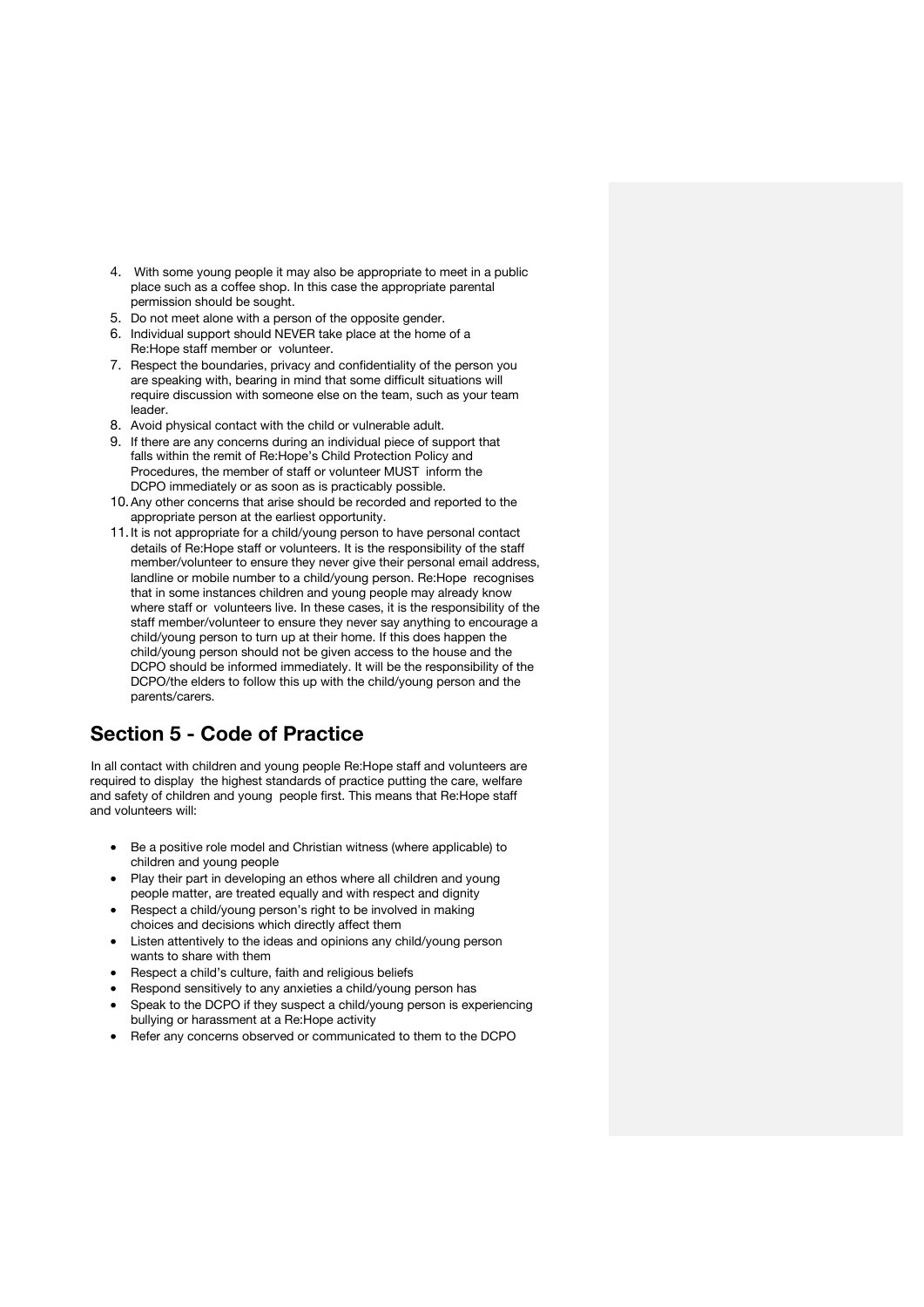- Be mindful of the safety of the children and young people at all times. and in all circumstances.
- Respect the boundaries, privacy and confidentiality of children and young people.

As a Re:Hope staff member or a Re:Hope volunteer it is unacceptable on any occasion to:

- Exaggerate, trivialise or ignore child protection concerns, allegations or disclosures
- Discuss personal issues about a child/young person or their family with anyone other than the DCPO, the elders or the person in charge of an activity or event where you have concerns about a child/young person
- Allow a child/young person to be bullied or harmed by anyone in the organisation
- Form inappropriate emotional or physical relationships with children and young people
- Harass or intimidate a child/young person or Re:Hope volunteer because of their age, race,
- gender, sexual orientation, gender identity, religious beliefs, socioeconomic class or disability
- Allow a child to use foul, derogatory or sexualised language, unchallenged.
- Invite or allow a child or young person to stay with you at your home.

# 5.1 Practical Guidelines for appropriate conduct

- Avoid being on your own with any child or young person.
- Have two or more leaders present with a group whenever possible, particularly when it is the only activity taking place on the premises.
- If a parent who is not a leader wishes to accompany their child, they may only help their own child or act as a supervised observer.
- Never take a child or young person home on your own you should have another helper with you, or else ensure that the last two people are dropped off together. It is better to seat the child or young person in the back.
- Encourage children and young people to enforce their own personal boundaries, for example by saying 'no'.
- Children and young people should not be taken on trips or away from the premises without prior written permission of parents/guardians and the authorisation of church leadership. •Where confidentiality is important (e.g. counselling a young person) ensure that others know when and where the interview is taking place, and that someone else is around in the building.
- Be wise in your physical contact with children and vulnerable adults. Physical contact can be natural and healthy, but must be kept appropriate at all times. It should also be initiated by the child or young person. Avoid physical contact in private.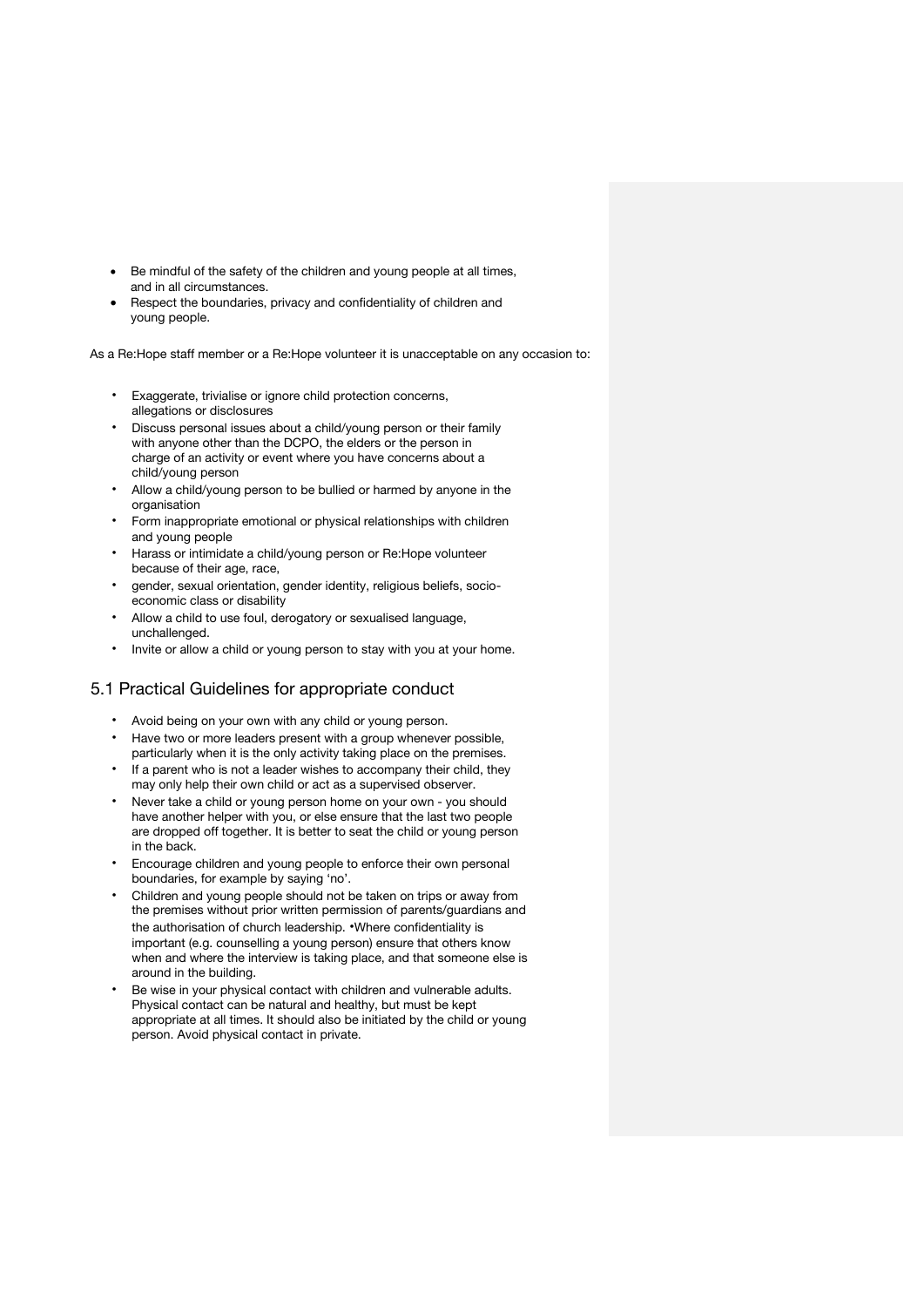- Do not show favouritism to some children or young people at the expense of others.
- Be wise with your words and actions around children or young people, especially those of the opposite gender.
- Never smack, hit or physically discipline a child or young person.
- If a child or young person is in immediate physical danger or is at risk of causing immediate physical danger to another person, it may be appropriate to temporarily hold them still.
- If you feel that a child or young person may have a "crush" on you, inform the DCPO and seek advice and guidance.
- Maintain a level of personal care (e.g. toileting) appropriate for the age and ability of the child or young person. If this is unclear, check with their parent or guardian.
- Children and young people must have parent/guardian consent in written form before being photographed or videoed.
- Photographs or videos of children and young people should only be taken in group settings by designated photographers. Volunteers must not take photographs on their mobile phones. • Monitor and restrict computer and internet access for children in your care as appropriate by age.
- Inform the DCPO immediately if you see or discover an issue of concern, including suspected abuse,
- Inform the DCPO immediately if you see another worker acting in a way which could be seen as inappropriate

# 5.2 Social Media and communication

- Do not follow or befriend children on Facebook or Instagram.
- Do not communicate privately with children via any social media or communication channel.
- If you have public social media accounts (e.g. Instagram), keep your online presence consistent with Christian standards for behaviour and living.
- Do not take or store still or moving images of children on your personal device. If you are asked to do this for social media purposes, they must be deleted once they are uploaded to the Re:Hope Flickr account.

## 5.3 Online U18s Ministry

Due to the Covid-19 pandemic, some U18s events may be risk assessed and deemed safer to be held online. In this case, the following guidelines are to be followed:

- 1. Age limits for social media platforms will be respected.
- 2. All contact with young people online will take place via Re:Hope U18s staff and approved volunteers.
- 3. U18s will not be added on personal social media accounts.
- 4. Staff and volunteers will ensure that they have appropriate physical presentation in all pre-recorded and live videos.
- 5. Video conferencing will take place via Zoom only. There must be parental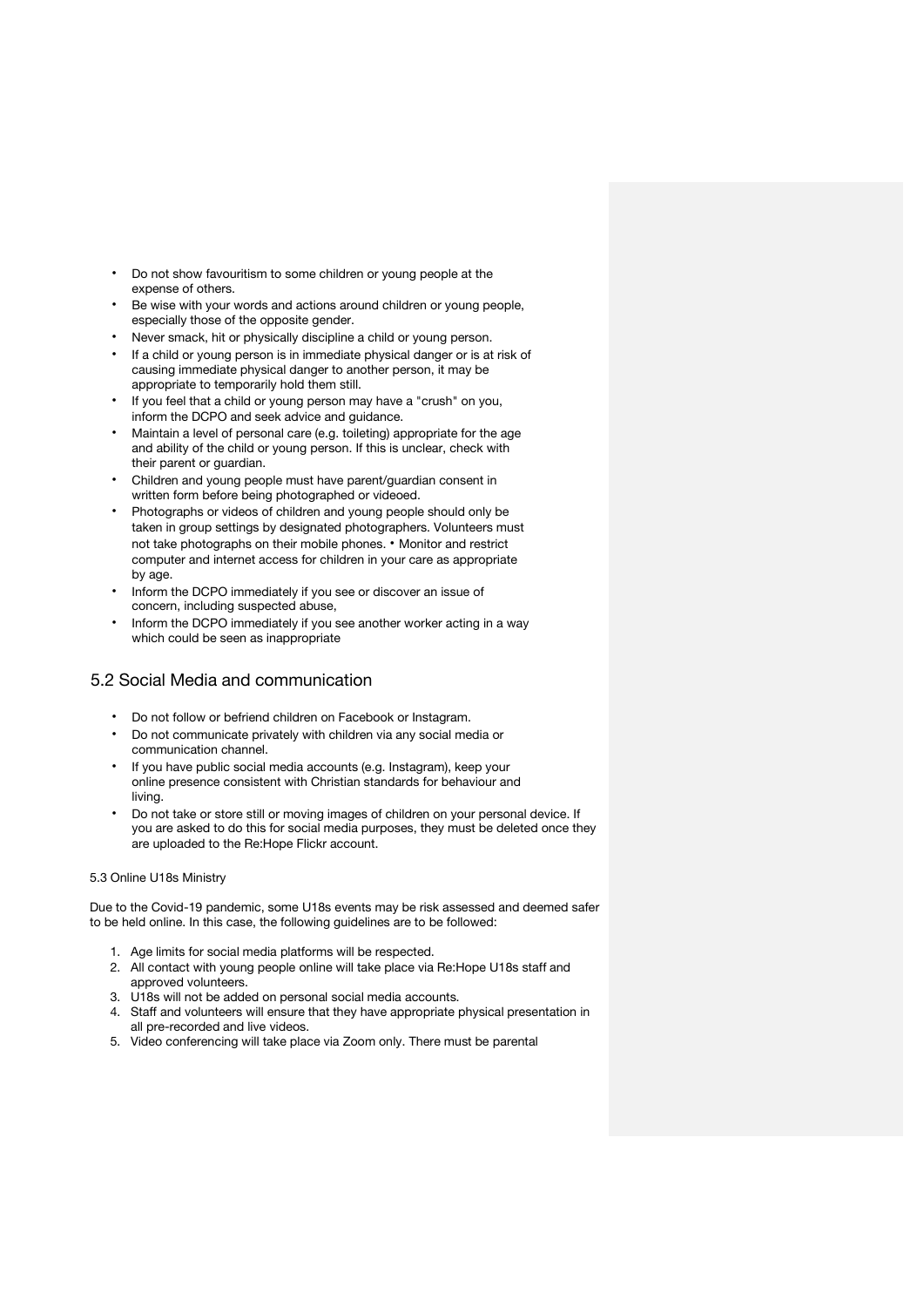permission for U18s to take part in video conferencing events.

- 6. For all video conferencing events, there must be at least 2 PVG checked staff members or volunteers. If 'breakout room' feature is used, there must still be two PVG checked staff members or volunteers present per 'breakout room'.
- 7. Video calls will always be password protected, meaning only those who have been sent the information can access.
- 8. Video calls will always be set up by Re:Hope U18s staff/volunteers who will have the ability to mute/block a participant if they are displaying/sharing anything inappropriate or illegal. This will be recorded and reported as per Child Protection Policy.
- 9. Video calls will always be scheduled using a Re:Hope account, and not staff/volunteer's personal accounts.
- 10. Video calls will not be recorded.
- 11. Any Child Protection concerns may be recorded in writing and followed as per Re:Hope U18s Child Protection Policy.

**Commented [1]:**  Adapted this from code of practice.

# **Section 6 - Child Protection Procedures**

# 6.1 Introduction

This policy and procedure document provides instructions on the action Re:Hope staff and volunteers are required to take in situations of allegations, concerns or disclosures as defined in Section 1.4 of this policy.

### **6.1.1 These procedures are designed to ensure that:**

- The welfare of children and young people is protected
- Re:Hope staff and volunteers have access to the appropriate information and guidance and are supported in these situations
- Decisions are taken within a consultative framework

### **6.1.2 Confidentiality**

- Children and young people may ask an adult to promise confidentiality before disclosing abuse. This is usually requested by asking for a promise not to tell anyone else. Re:Hope staff and volunteers must NEVER promise to keep secrets.
- Re:Hope recognises that children and young people are entitled to expect privacy as well as protection, so Re:Hope's policy is that information will only be passed on to people on a need to know basis.
- No children's worker is permitted to divulge any information concerning a child, vulnerable adult, their family or anything a child or vulnerable adult may tell them to anyone other than the DCPO or the church leadership. This confidentiality is a continuing requirement at all times and is required when workers are "off duty" or no longer involved in the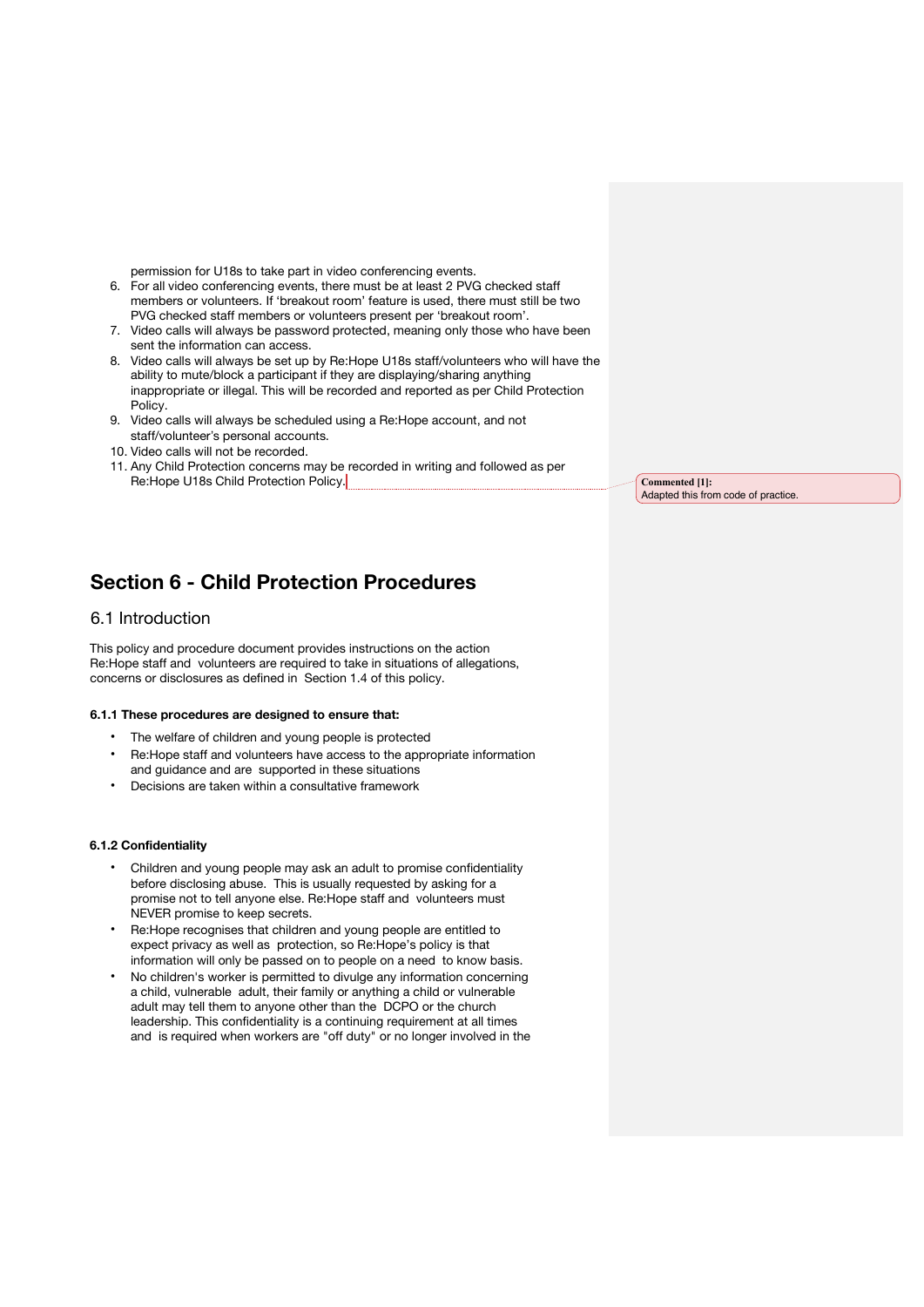work. However, workers cannot promise to keep secrets or conceal disclosed information, and are expected to report any concerns to the DCPO immediately.

### **6.1.3 Responsibility**

- In all situations it is the responsibility of Re:Hope to ensure that the practice and decisions of staff and volunteers are within Re:Hope's policies and procedures.
- It is recognised that Re: Hope staff or volunteers may be called on to give evidence or to help support a child or young person during any child protection investigation or inquiry initiated. They may also be called to give evidence in subsequent court proceedings. Re:Hope will seek to support any member of staff or volunteer through any such proceedings.

# 6.2 A Disclosure of Alleged Abuse

Where a child or young person discloses an incident of abuse or potential abuse this information must be passed to the DCPO immediately or on the same day.

- Where a member of staff or volunteer informs the DCPO that a child or young person has made a disclosure it is important to take time to allow that person to relate exactly what has been said and in what context. Consider what has been said, find out the context of the disclosure, how the staff member or volunteer concerned handled the situation and what they said if anything. Check that the child or young person has been told that the information was being passed on.
- If/when speaking to the child or young person say as little as possible, do not ask closed or searching questions or put words into the child/young person's mouth. It is good practice to ask; "have you told this to anyone else?" and "do you know what they are doing about it?"
- Where information is passed to the DCPO and where there are grounds for concern a referral will be made to the relevant external authorities (local social work department and/or police).
- The DCPO should keep the child or young person as informed as possible of the action being taken.
- Arrangements will be made to ensure the child/young person is appropriately cared for and supported and where appropriate to continue their involvement with any current Re:Hope activity.
- All conversations with the child/young person and between staff and volunteers should be accurately recorded on the appropriate form on the same day.
- Any discussion with parents will be considered by the DCPO and if appropriate in discussion with external agencies.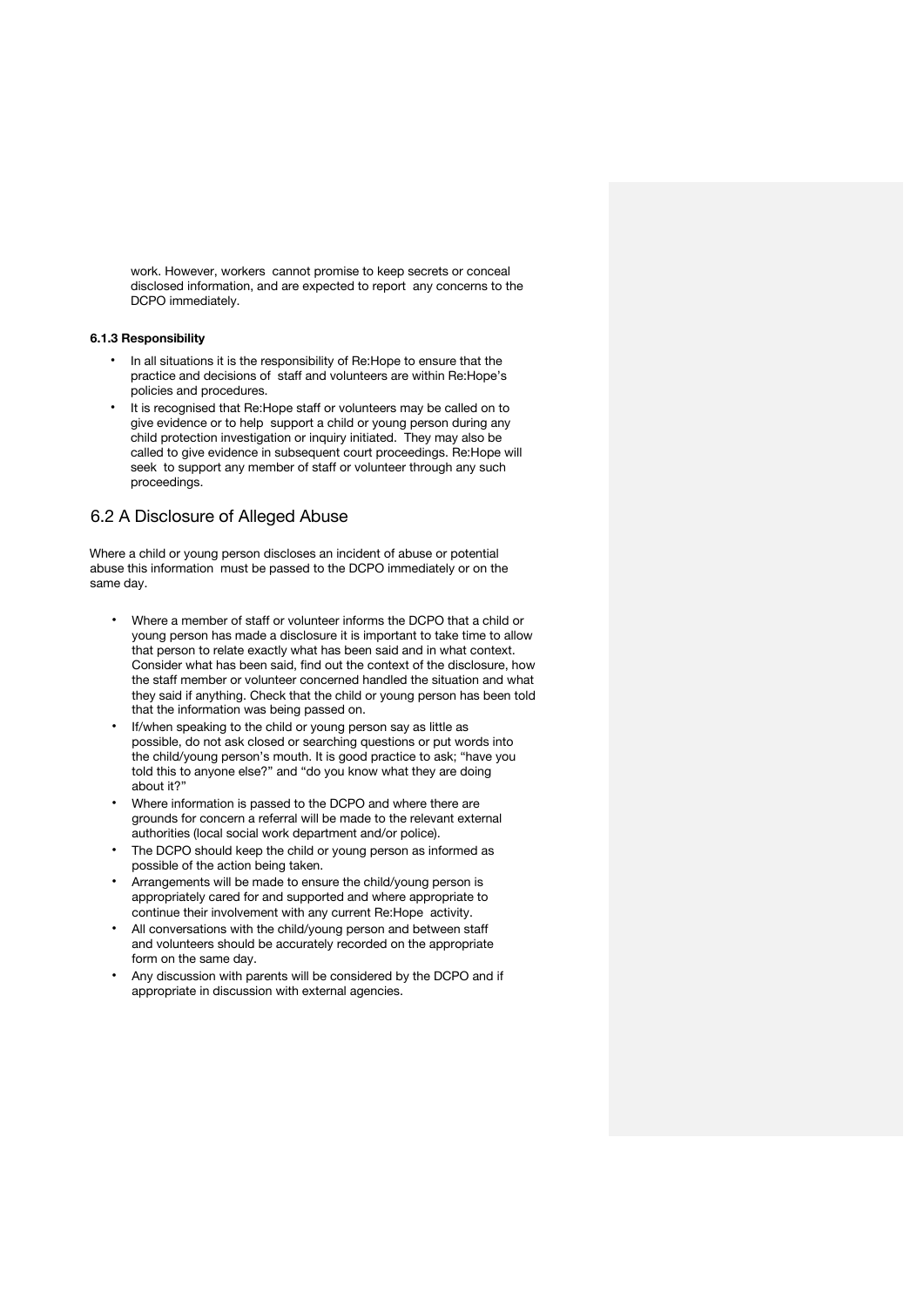# 6.3 A Concern that Abuse is Occurring or has Occurred

In the course of their duties Re:Hope staff or volunteers may become concerned about the children or young people they are responsible for. These concerns should be passed to the DCPO immediately or as soon as possible. These concerns could include:

- Observations and changes in a child/young person's behaviour and/or presentation
- Witnessing an incident involving the parent/carer and/or child
- Concerns expressed by a third party (e.g. another child or young person)
- Concerns about a child or young person need to be addressed without delay. Evidence of physical abuse may only be visible for a limited time.
- Where a member of staff or volunteer expresses a concern about a child/young person to the DCPO it is important to take time to allow that person to relate exactly what the basis of this concern is. Consider what has been said, establish the context in which the concern arose,
- how the staff member or volunteer concerned handled the situation and what they said if anything. Check that the child or young person has been told that the information was being passed on.
- If/when speaking to the child or young person do not ask closed or searching questions or put words into the child/young person's mouth. Consider whether any explanations given by the child/young person seem reasonable or likely in the context of what has been seen or heard and record/report this accurately.
- Where information is passed to the DCPO and where there are grounds for concern a referral will be made to the relevant external authorities (local police and/or social work department). • The DCPO should keep the child or young person as informed as possible of the action being taken.
- Arrangements will be made to ensure the child/young person is appropriately cared for and supported and where appropriate to continue their involvement with the Re:Hope activity.
- All conversations with the child/young person and between staff and volunteers should be accurately recorded on the appropriate form on the same day.
- Any discussion with parents will be considered by the DCPO and if appropriate in discussion with external agencies.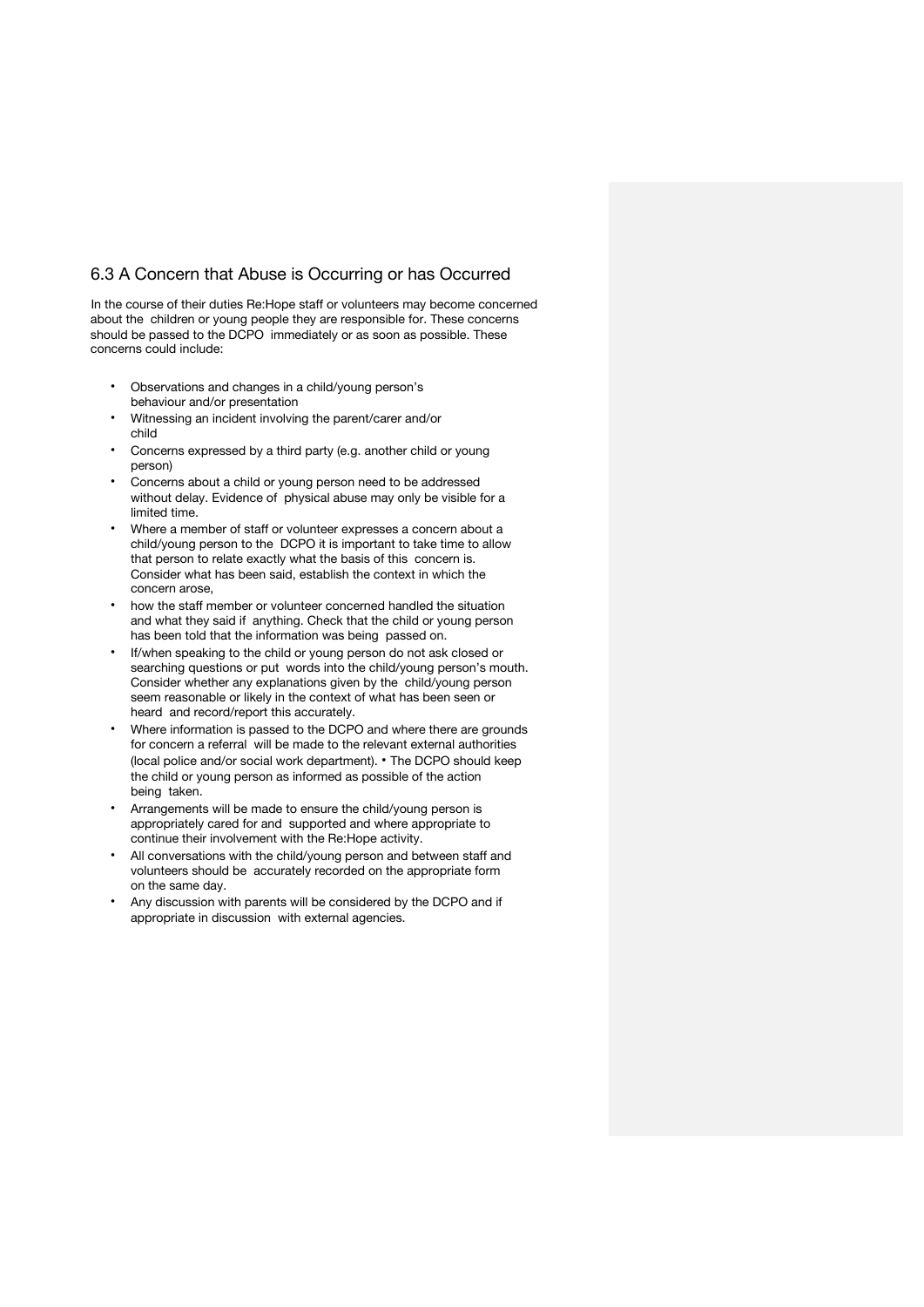# 6.4 An Allegation (made about Re:Hope staff or volunteer)

### **Allegations of Assault or Verbal Abuse**

- Assess the child/young person's physical condition: if injury has occurred medical assistance must be sought immediately. The medical practitioner or A&E staff must be advised of any allegation PRIOR to their treating the child or young person.
- As a general principle Re: Hope staff and volunteers must err on the side of providing a safe environment for children and young people and decisions must be taken from this perspective. • The staff member or volunteer concerned must be immediately removed from contact with this child/young person and any others present.
- The staff member or volunteer should be accompanied by another adult at all times until they leave the situation/event.
- The DCPO should be informed immediately or as soon as the situation allows (as above).
- The DCPO will discuss the incident with the responsible person at the time and where appropriate interview the staff member or volunteer involved, the child/young person involved and any witnesses. In all cases 2 adults should be present so there is a witness to the interview and notes can be taken.
- Should it appear at any stage that an offence might have been committed and the police should be involved, no further questions should be asked.
- When interviewing anyone involved in the situation do not ask searching questions or put words in their mouth.
- Under no circumstances should a member of staff or volunteer collude in keeping the matter "a secret" between them and the child/young person. You must explain that you have a responsibility to protect them and others and that you must, where appropriate, take the matter further. At the same time reassure the child/young person that the matter will be treated confidentially and only shared with those who need to know.
- If it is alleged that sexual behaviour has occurred, the young person must not wash, shower or swim as this may affect the gathering of evidence during any possible medical examination.
- Suggest to the child/young person that he/she should not talk to others about what they have shared.
- The child/young person must not be allowed to talk to the alleged perpetrator, even if he/she requests this.
- It is important to ascertain if and who the child or young person has already spoken to. Appropriate action will be taken to reduce any unnecessary anxiety and/or speculation at an event or activity.
- The staff member or volunteer involved will be kept informed of the situation at the discretion of the DCPO. However confidential information received from others must not be passed on.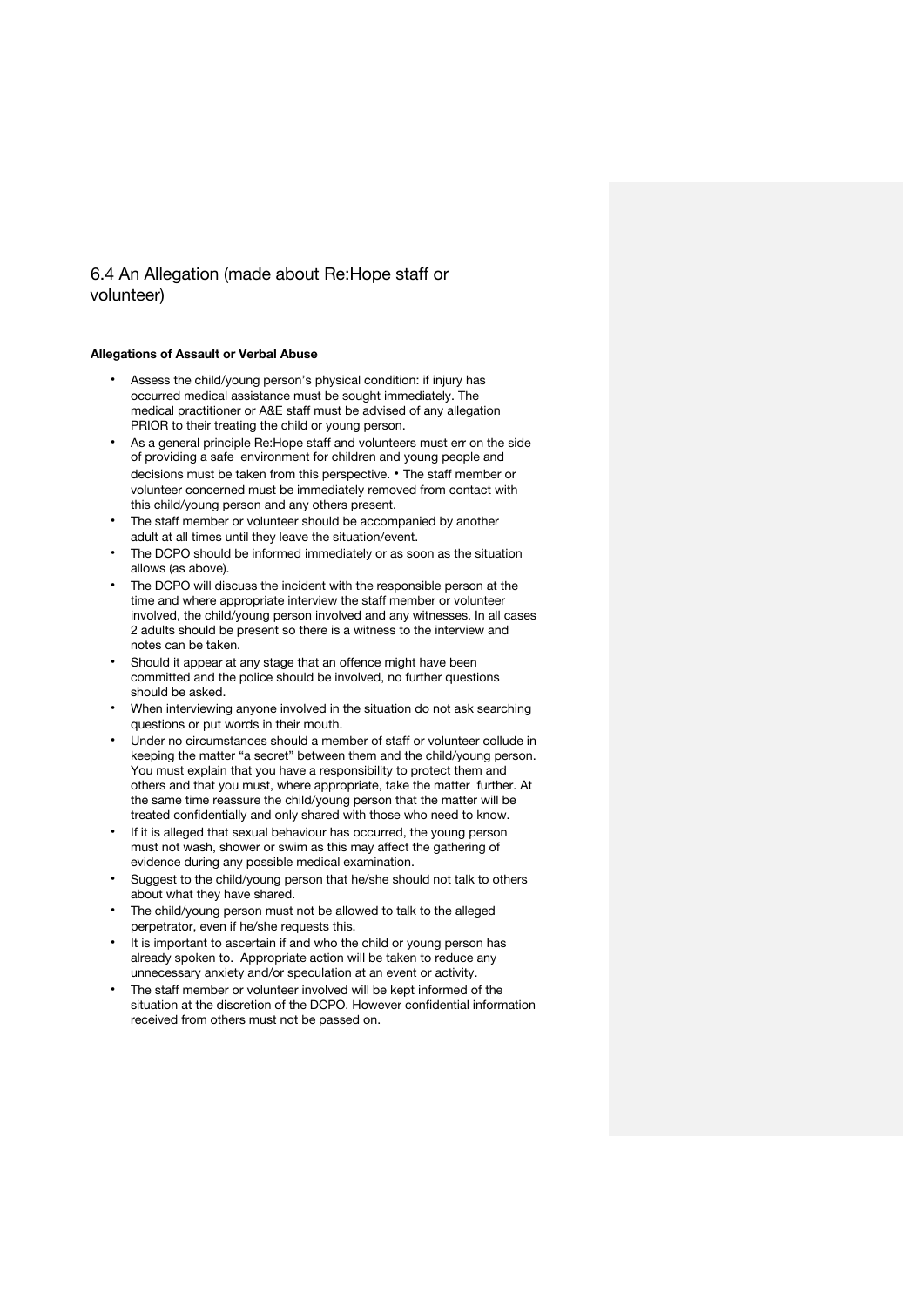- Re:Hope acknowledges that this will be a traumatic time for the staff member or volunteer concerned (and they may be entirely innocent of any blame) so appropriate support will be provided. It is also important that the DCPO remains objective at all times.
- Where further investigation is required the concerned member of staff or volunteer should not have direct contact with children or young people until the matter is fully resolved.
- The decision to contact external agencies will be made by the DCPO who will keep the church leadership informed of the situation.
- All conversations with the child/young person and between staff and volunteers must be accurately recorded on the appropriate form on the same day.
- Any discussion with parents will be considered by the DCPO and if appropriate in discussion with external agencies. Parents/carers will be contacted immediately in all situations where the matter is to be taken further
- If a member of Re: Hope staff or a Re: Hope volunteer observes actions or behaviour in another member of staff or volunteer which gives cause for concern or a sense of unease, they should discuss these with the DCPO.

# **Section 7 - Policy review**

This policy will be reviewed annually.

If inadequacies in the policy emerge, these may be adjusted as they are found.

# **Appendix A - GIRFEC**

Getting it right for every child (GIRFEC) supports families by making sure children and young people can receive the right help, at the right time, from the right people. The aim is to help them to grow up feeling loved, safe and respected so that they can realise their full potential.

Wellbeing (SHANARRI)

The Getting it right for every child (GIRFEC) approach supports children and young people so that they can grow up feeling loved, safe and respected and can realise their full potential. At home, in school or the wider community, every child and young person should be:

Safe Healthy Achieving Nurtured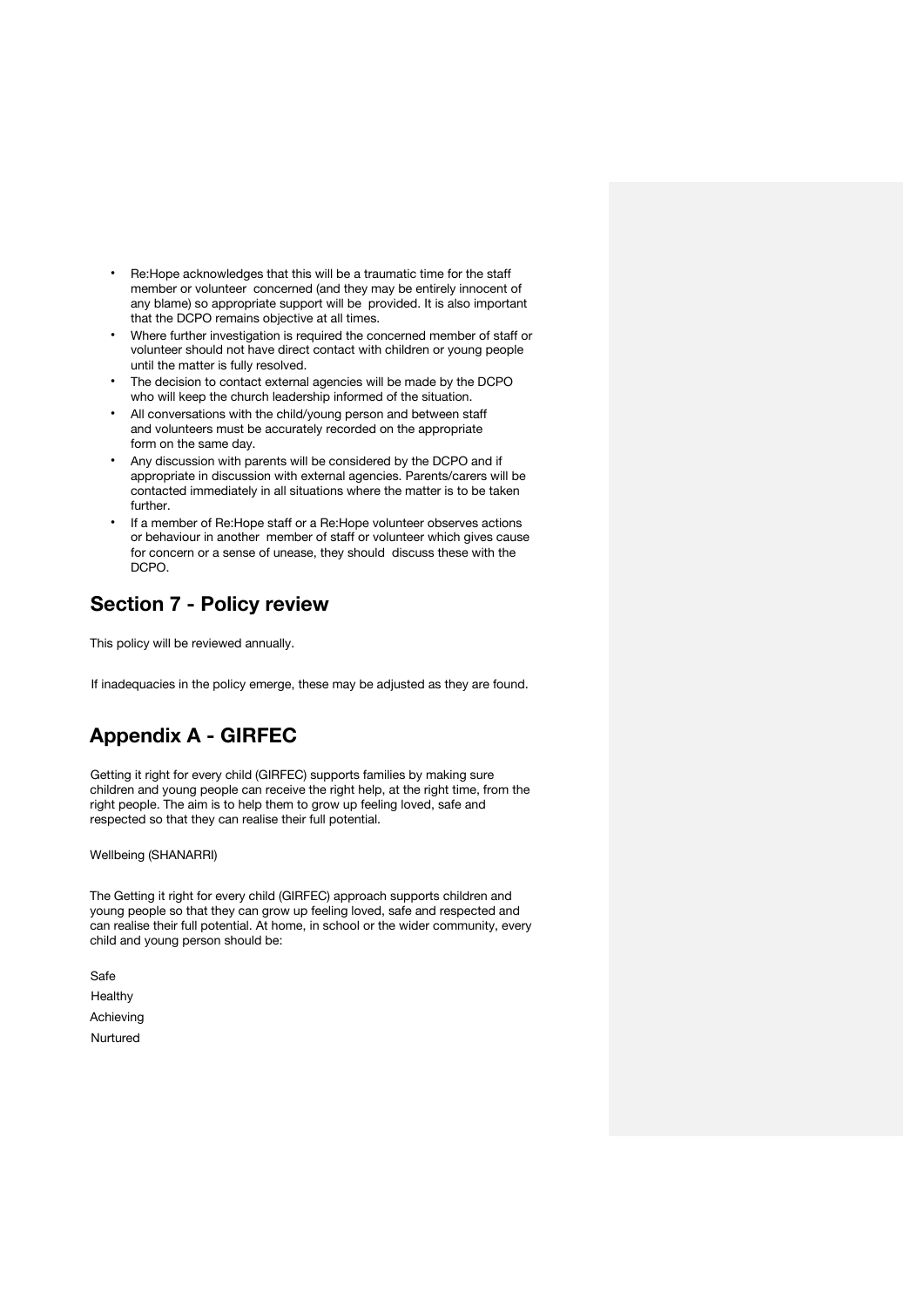Active Respected Responsible Included

These eight factors are often referred to by their initial letters – SHANARRI.

They are wellbeing indicators which help make it easier for children and families and the people working with them to discuss how a child or young person is doing at a point in time and if there is a need for support.

Each child is unique and there is no set level of wellbeing that children should achieve. Wellbeing is influenced by children's individual experiences and changing needs as they grow.

(https://www.gov.scot/policies/girfec/wellbeing-indicators-shanarri/)